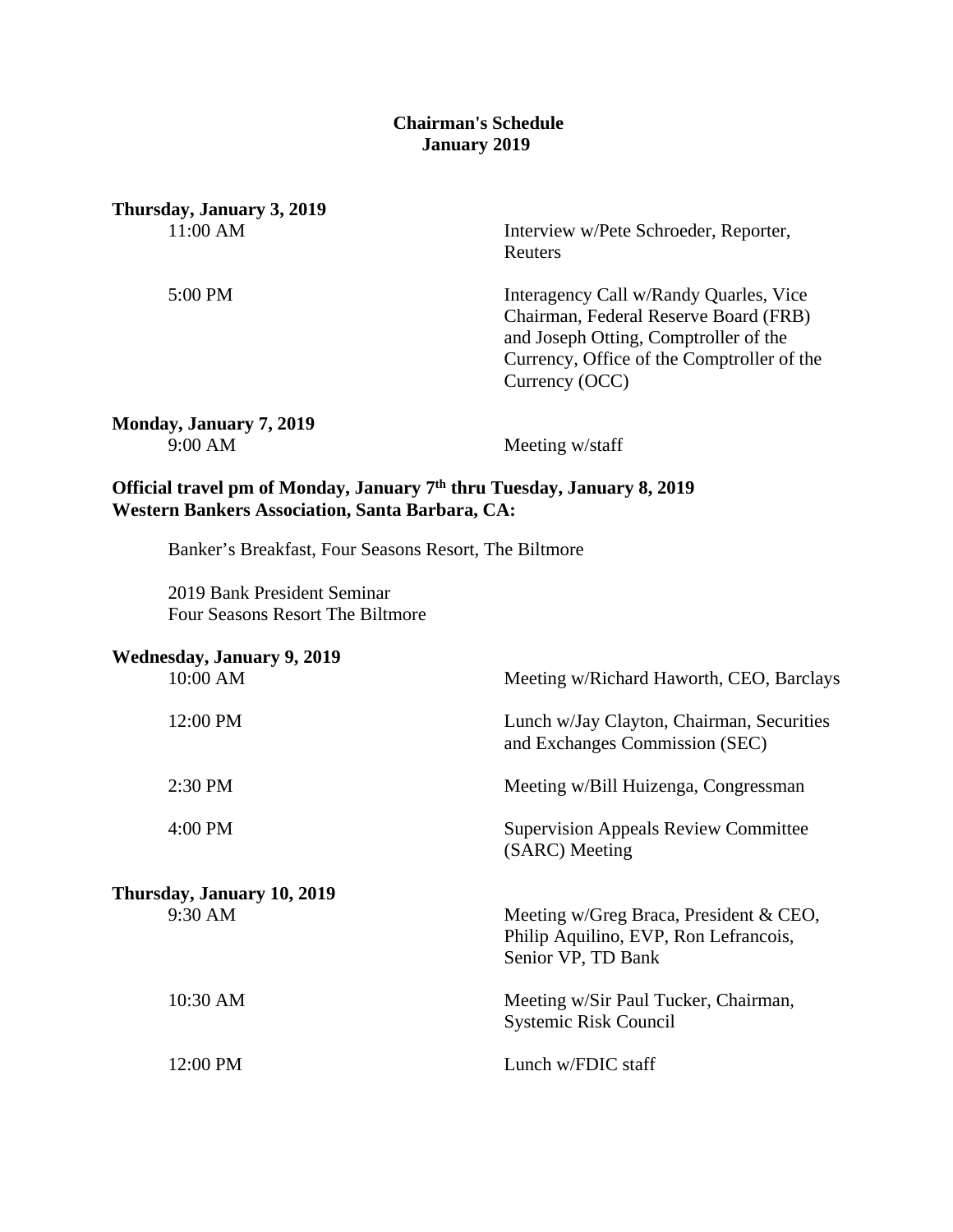| 2:00 PM                  | Meeting w/Mike Williams, Sanjay Bhasin,<br>Joe Gonzalez, Federal Home Loan Banks<br>(FHLB)                     |
|--------------------------|----------------------------------------------------------------------------------------------------------------|
| 2:30 PM                  | Meeting w/staff                                                                                                |
| 3:30 PM                  | Meeting w/staff                                                                                                |
|                          |                                                                                                                |
| Friday, January 11, 2019 |                                                                                                                |
| 9:30 AM                  | Meeting w/staff                                                                                                |
| 10:00 AM                 | Meeting w/staff                                                                                                |
| 11:30 AM                 | Interagency Call w/Randy Quarles, Vice<br>Chairman, FRB and Joseph Otting,<br>Comptroller of the Currency, OCC |
| 12:30 PM                 | Keynote-American Bar Association Banking<br>Law Committee Annual Meeting                                       |
| 2:00 PM                  | Meeting w/staff                                                                                                |
| 3:00 PM                  | Call w/Sheila Bair, former FDIC Chairman                                                                       |
| 3:30 PM                  | Meeting w/staff                                                                                                |

#### **International travel January 13-15, 2019**

Participate in the Roundtable w/Heads of Supervision-Australian Prudential Regulation Authority (APRA) held in Basel, Switzerland

# **Official travel Wednesday, January 16, 2019**

FDIC Atlanta Regional Office visit and speaker for the Georgia Bankers Association (GBA) Annual Economic and Legislative Forum, Hyatt Regency Atlanta

| $9:45 \, \text{AM}$        | Call w/James Gorman, CEO, Morgan<br><b>Stanley</b>                          |
|----------------------------|-----------------------------------------------------------------------------|
| Thursday, January 17, 2019 |                                                                             |
| 12:00 PM                   | Lunch w/Senator Michael Crapo's Senate<br><b>Banking Committee Staffers</b> |
| $1:30$ PM                  | Meeting w/Paul Woolway, President $\&$<br>CEO, Scott Eckel, VP, Schwab Bank |
| $2:30$ PM                  | Meeting w/staff                                                             |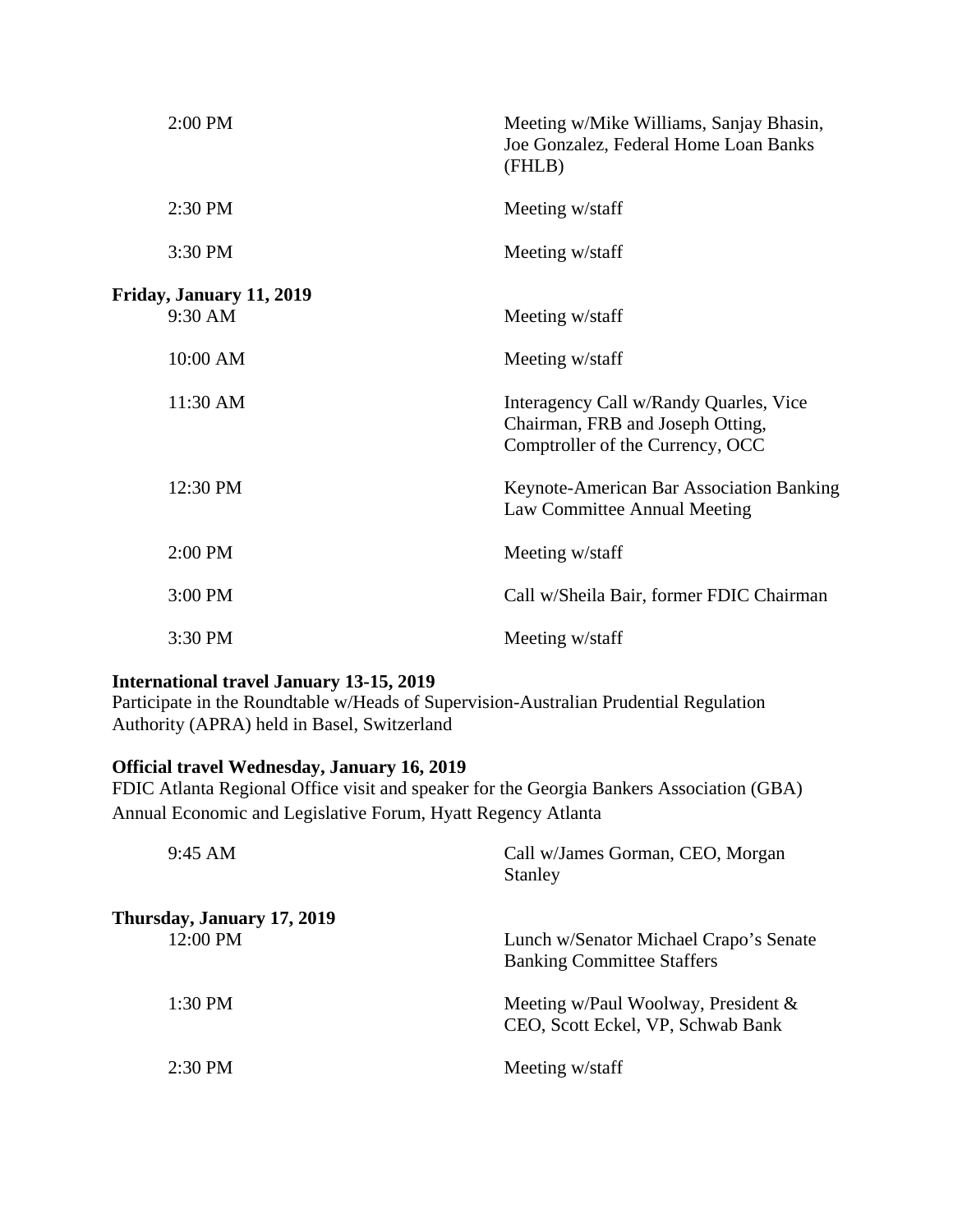| 3:30 PM                                        | Meeting w/staff                                                                                                         |
|------------------------------------------------|-------------------------------------------------------------------------------------------------------------------------|
| 4:30 PM                                        | Call w/Alex Sanchez, President & CEO,<br><b>Florida Bankers Association</b>                                             |
| Friday, January 18, 2019<br>9:00 AM            | Call w/Joseph Otting, Comptroller of<br>Currency, OCC                                                                   |
| 11:00 AM                                       | Meeting w/Kelly King, Chairman & CEO,<br>John Hardage, EVP, Robert Johnson Jr.<br>Senior EVP, BB&T                      |
| 12:00 PM                                       | Lunch w/Thomas Curry, Nutter<br>McClennen & Fish LLP                                                                    |
| 1:30 PM                                        | Meeting w/staff                                                                                                         |
| <b>Monday, January 21, 2019</b>                | <b>Federal Holiday Martin Luther King Day</b>                                                                           |
|                                                |                                                                                                                         |
| Tuesday, January 22, 2019                      |                                                                                                                         |
| $9:00$ AM                                      | Meeting w/Elke König, Chair, Single<br><b>Resolution Board (SRB)</b>                                                    |
| 11:00 AM                                       | Meeting w/Mal Durkee, Perella Weinberg<br>Partners                                                                      |
| 2:00 PM                                        | Meeting w/French Hill, Congressman                                                                                      |
| 4:00 PM                                        | Meeting w/staff                                                                                                         |
|                                                |                                                                                                                         |
| <b>Wednesday, January 23, 2019</b><br>12:00 PM | Lunch w/staff                                                                                                           |
| 1:30 PM                                        | Call w/Randy Quarles, Vice Chairman, FRB                                                                                |
|                                                |                                                                                                                         |
| Thursday, January 24, 2019<br>10:15 AM         | Meeting w/Patrick McHenry, Congressman,<br><b>Rayburn Building</b>                                                      |
| 12:15 PM                                       | Interagency Monthly Lunch w/Randy<br>Quarles, Vice Chairman, FRB and Joseph<br>Otting, Comptroller of the Currency, OCC |
| 1:30 PM                                        | Meeting w/Eric Grossman, Chief Legal<br>Officer, Morgan Stanley                                                         |